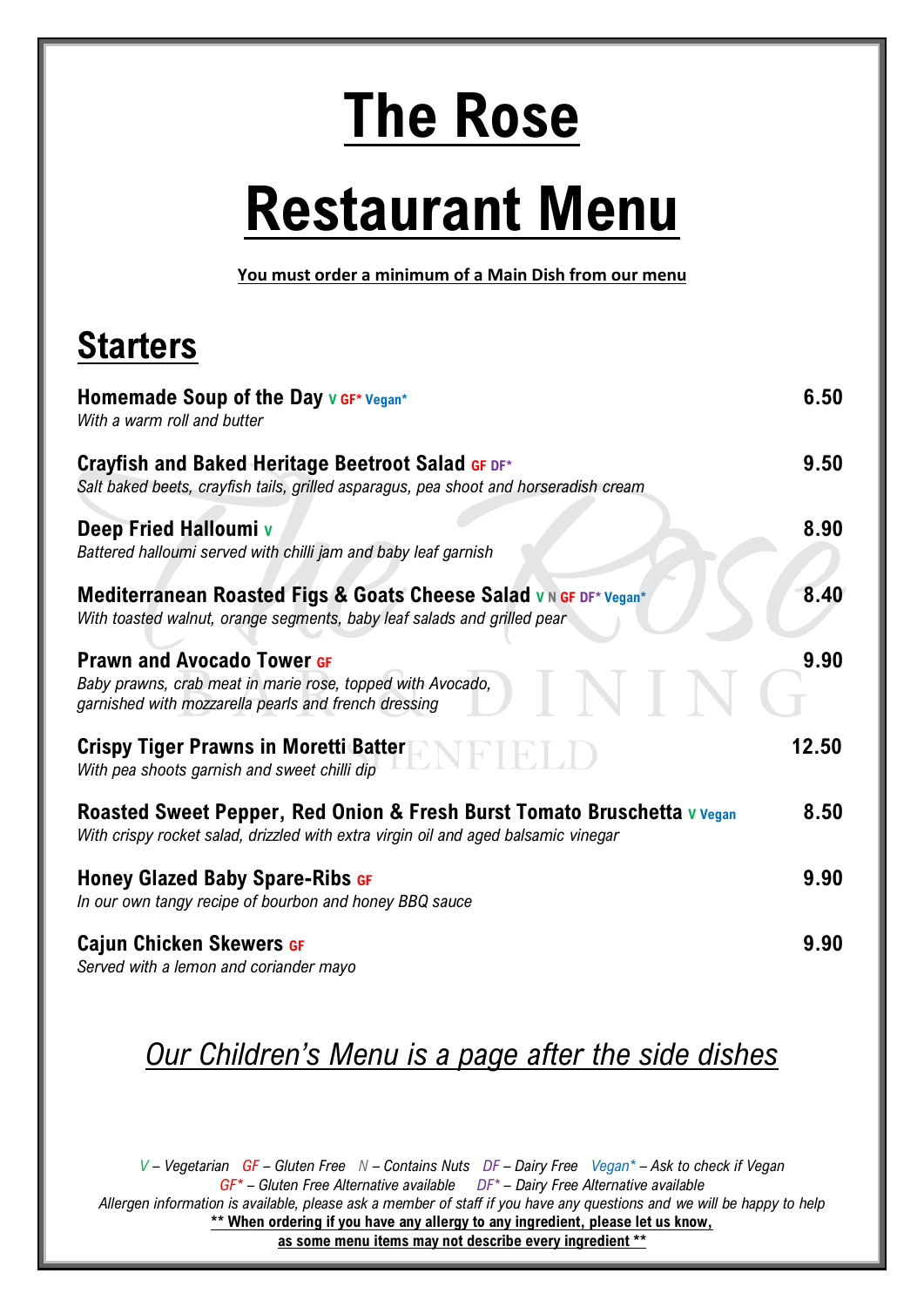## **Meat**

| 10oz British Mature Sirloin Steak GF* DF*<br>With flat mushroom, onion ring, grilled tomato, and triple cooked chips<br>Pick a Sauce: diane, peppercorn, or béarnaise                             | 26.50 |
|---------------------------------------------------------------------------------------------------------------------------------------------------------------------------------------------------|-------|
| <b>Steak, Root Veg and Ale Pie</b><br>With a puff pastry top, served with peas and a choice of Chips or Mash                                                                                      | 17.00 |
| <b>Mediterranean Style Chicken Breast GF N</b><br>Pan fried chicken breast, served with roasted new potatoes, mangetout,<br>chorizo & red pepper puree and a creamed tarragon velouté             | 19.50 |
| <b>Calves Liver and Smoked Streaky Bacon GF</b><br>Pan fried with caramelised baby onions, red wine jus on a bed of creamy mash                                                                   | 21.00 |
| <b>Locally Sourced Sausage and Mash</b><br>With a creamy potato mash, onion gravy and steamed peas                                                                                                | 16.00 |
| The House Burger GF*<br>On tomato, gherkin, and baby gem, on a brioche bun with onion rings<br>Topped with crispy bacon, emmental cheese<br>served with triple cooked chips and burger tomato dip | 15.50 |
| Fish                                                                                                                                                                                              |       |
| <b>Baked Bacon Crumbed Fillet of Hake</b><br>With sauteed potatoes, savoy cabbage, drizzled with cream tarragon velouté                                                                           | 21.50 |
| <b>Beer Battered Haddock &amp; Chips</b><br>Served with a lemon wedge, triple cooked chips, peas and tartar sauce                                                                                 | 17.50 |
| <b>Sesame Seed Crusted Teriyaki Salmon Fillet</b><br>Served on Asian spiced noodles and vegetables                                                                                                | 21.50 |
| Thai Green King Prawn Curry GF<br>Tiger prawns with crunchy vegetables and braised basmati rice                                                                                                   | 19.50 |
| King Prawn & Crab Linguini GF* DF*                                                                                                                                                                | 19.50 |

*Tossed with garlic, fresh chillies, cherry tomatoes and a creamed tomato white wine sauce, finished with baby spinach* 

*V – Vegetarian GF – Gluten Free N – Contains Nuts DF – Dairy Free Vegan\* – Ask to check if Vegan GF\* – Gluten Free Alternative available DF\* – Dairy Free Alternative available Allergen information is available, please ask a member of staff if you have any questions and we will be happy to help* **\*\* When ordering if you have any allergy to any ingredient, please let us know, as some menu items may not describe every ingredient \*\***